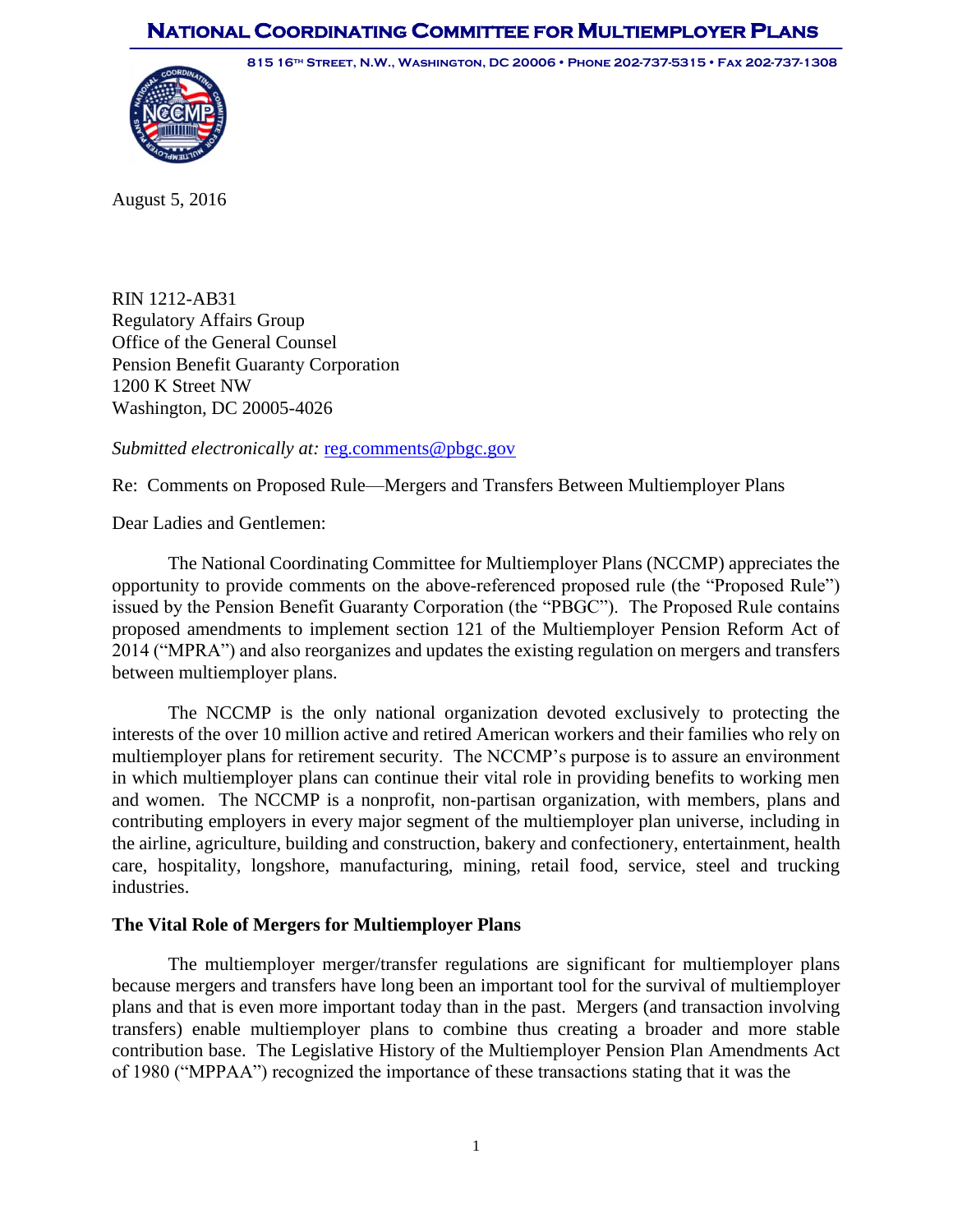Committee's purpose to encourage mergers "which expand a plan's contribution base to provide greater stability".<sup>1</sup>

The importance of mergers to the preservation and strengthening of multiemployer defined benefit plans can be seen clearly from the statistics in PBGC's Data Book.<sup>2</sup> Table M-6 shows that in 1980 there were 2244 insured plans. In 2014, there are 1425 insured plans, a reduction of 819 plans. In 1980 there were 1330 plans with fewer than 1000 participants. By 2014, the number of such plans was reduced by 737 plans to 593 plans. The number of plans receiving financial assistance from PBGC was 81 in 2014 so plans coming under the PBGC Guaranty did not account for more than a small percentage in the reduction of individual plans. At the same time the number of insured participants increased from 7,997,000 in 1980 to 10,303,000 in 2014. These numbers demonstrate that although the number of individual plans decreased, the plans themselves have consolidated through mergers. Table M-6 shows that the smaller plans had the greatest decrease in numbers from 1980 through 2014.

The evidence of the continuing consolidation of multiemployer defined benefit plans is not surprising to anyone familiar with such plans. Consolidation through merger has offered multiemployer plans a number of distinct advantages. Congress, as stated by the Labor and Education Committee in the Legislative History of the Multiemployer Pension Plan Amendments Act of 1980 (MPPAA), recognized the advantage of added stability from an expanded contribution base which was as true in 1980 as it is today. In addition, as the regulatory requirements applicable to such plans have become more complex (and expensive) and because the two economic downturns in the first decade of the 21st century have contracted the asset base of all plans and put pressure on the cost of administration, consolidation through merger offered the advantage of cost savings from economies of scale.

The costs of operating a plan fall more heavily on a small plan than on a larger plan. Although some costs are related to size, other costs bear little relationship to the size of the plan. For example, all plans must adopt certain required amendments, must prepare and regularly update the plan's formal document and Summary Plan Description (SPD), must conduct an annual audit. While the plan document or SPD of a larger more complex plan may be more expensive to prepare, even the smallest and most basic plan must adopt required updates and distribute SPD's. While no such studies have been published recently, studies of plan expenses by size in the 1990's showed that smaller plans typically expended a larger portion of their income on administrative expenses.

Eighth, one of the most interesting results of this survey was to confirm that large plans seem to operate more efficiently than very small plans. That is, very small plans tend to spend more on expense items, both as a percentage of income and on a per participant basis, than do larger plans. The effect is most obvious on plans with less than \$1,000,000 in annual employer contributions, and less than 1000 participants …. For instance, welfare plans with \$200,000 to \$500,000 in annual contributions spent an average of 12.74% (7.56% for pension) of income on total expenses, while plans with over \$5,000,000 in contributions spent 6 to 7% (less than 4% for pension) of income on total operating expenses. Plans with 500 or

<sup>&</sup>lt;sup>1</sup> House Committee on Education and Labor, HR Rep. No. 869, 96<sup>th</sup> Cong., 2nd Sess. 87 reprinted in (1990) U.S. Cong. And Ad. News 2918, 1955.

<sup>&</sup>lt;sup>2</sup> References are to the 2014 PBGC Data Book,<http://www.pbgc.gov/documents/2014-data-tables-final.pdf>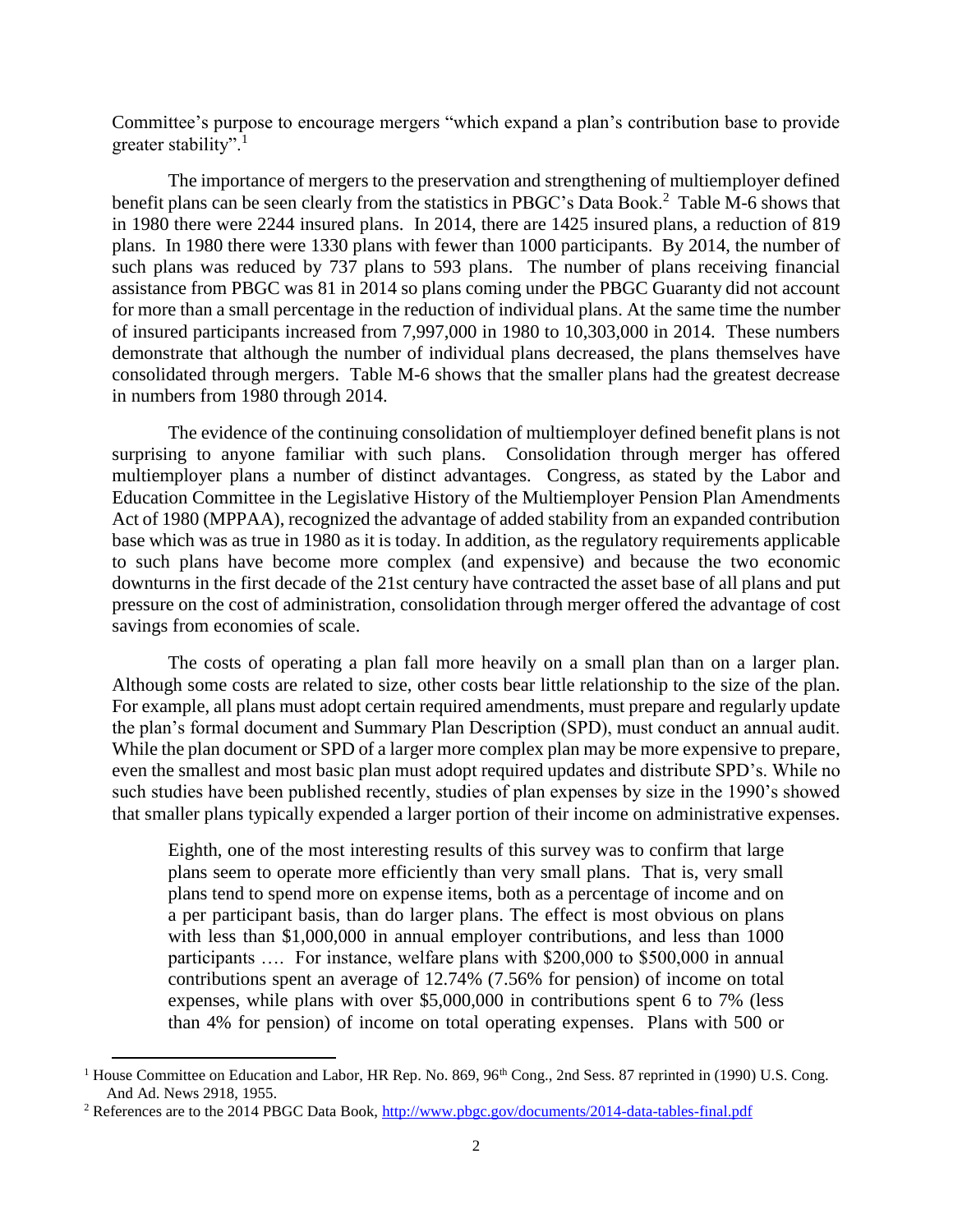fewer participants spent an average of 11.29% (9.91% for pension) of their income on total operating expenses, while plans with over 2,500 participants spent 8% or less (less than 6% for pension) of their income on expenses…. 3

These conclusions concerning the comparatively greater expenses of smaller plans are consistent with the significant reduction in the number of such smaller plans shown in the PBGC Data Book.

Following the two economic downturns of the first decade of the  $21<sup>st</sup>$  century there were additional stresses that encouraged the merger of multiemployer defined benefit plans. Many multiemployer plans that were well funded prior to 2000, first experienced withdrawal liability around 2002 -2004. The 2010 proposal by the Financial Accounting Standards Board (FASB) to require employers contributing to multiemployer defined benefit plans to disclose potential withdrawal liability, although subsequently modified, focused attention of employers and, more importantly, lenders on withdrawal liability to the extent that even the potential for withdrawal liability has now become a significant factor in driving employers away from multiemployer defined benefit plans and preventing the participation of new employers. Most plans have experienced a contraction of the employer/contribution base as employers go out of business or withdraw from the plan. Mergers have enabled smaller plans with reduced contribution bases to gain some stability, to continue to provide benefits to participants and to provide some measure of assurance to participating employers.

# **Merger Proposals in Multiemployer Pension Reform Act of 2014 (MPRA)**

It was because of the vital importance of mergers to the survival of multiemployer plans, that provisions were included in MPRA to provide for mergers facilitated by the Pension Benefit Guaranty Corporation (PBGC). The MPRA provisions for facilitated mergers include mergers with financial assistance from the PBGC and those with technical and consultative but no financial assistance. In the case of facilitated mergers with financial assistance, the statute clarifies the circumstances under which such financial assistance, provided in the past by PBGC but not in recent years, could be given. The goal was to save troubled plans from insolvency by encouraging the merger of such plans with stronger plans. This was one of several tools for saving troubled plans included in MPRA.

Unfortunately, several provisions in the Proposed Rule work against the intent of MPRA by discouraging mergers of troubled plans into healthier plans. Several interpretations proposed in the Rule, discussed below, discourage mergers of troubled plans and do not seem to carry out the legislative intent. As a result the PBGC multiemployer insurance program is more likely to be called upon to assist plans that could have been saved by merger. Given the precarious financial position of the PBGC multiemployer insurance program, this is not good policy.

There are other provisions in the Proposed Rule that we believe are helpful. On balance, for troubled plans, the helpful provisions do not offset the effect of provisions that discourage mergers.

<sup>3</sup> Whitehead, Mitchel D, Michael A. Conte, and William Christopher DeLeon. *Plan Expenses for Multiemployer Pension Plans and Multiemployer Health and Welfare Plans*. Chicago, Ill: Commerce Clearing House, 1995., p. 27-28.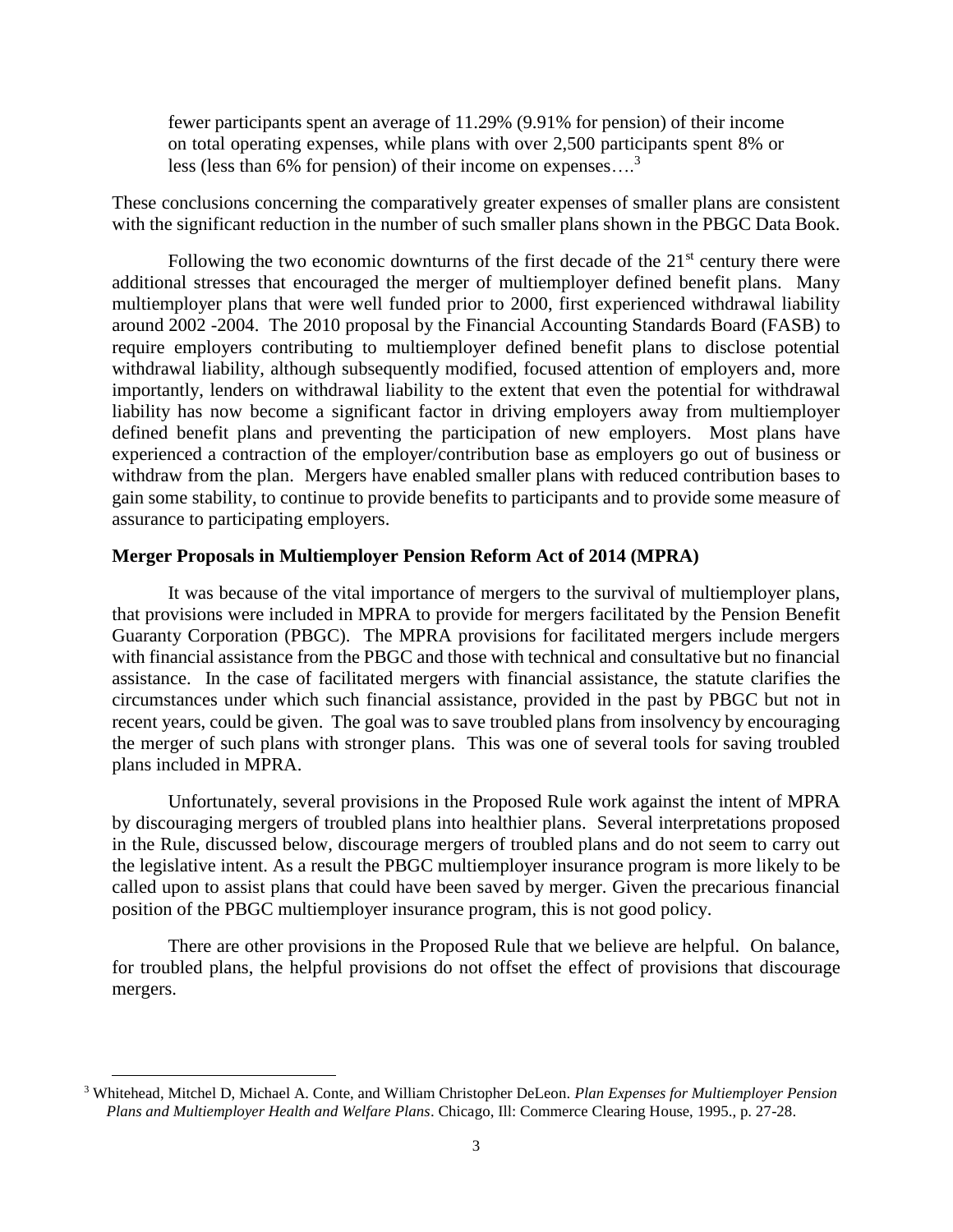### **Specific Comments:**

### *MPRA Provisions*

# 1. Facilitated Mergers

Section 121 of MPRA authorizes PBGC to facilitate the mergers of multiemployer plans. The statutory provisions are different with respect to those mergers facilitated without financial assistance and those facilitated with financial assistance. Only those mergers facilitated with financial assistance are required to include at least one plan in critical and declining status.

NCCMP supports the provision in the Proposed Rule that provides for informal consultation with PBGC to discuss a potential merger or transfer. This is particularly important because the Proposed Rule provides that a formal request for a facilitated merger or transfer must be requested with the notice of merger. Some transactions, particularly those resulting from the mergers of the sponsoring employee organizations by parent unions and/or mergers or divisions of sponsoring employer associations may drive merger and/or transfer transactions and the way to structure the transaction is the subject of the technical assistance sought. In such case, it would be premature to provide notice of merger and/or transfer.

NCCMP agrees with other commenters that requested additional information from PBGC of the types of assistance it envisions providing. Although we support the flexibility of PBGC to encourage this form of support to develop, if there are some types of assistance that will or will not be provided, this information will conserve the resources of both the PBGC and the plans seeking assistance.

# 2. Coordination of Suspension and Merger Provisions

As we noted in the introduction to our comments, the intent of MPRA was to provide additional tools to financially challenged multiemployer plans to enable those plans to avoid insolvency and thereby to avoid the drain on PBGC's multiemployer insurance program. This legislative purpose is noted in the Preamble to the Proposed Rule as follows:

In December 2014, Congress enacted, and the President signed, the Consolidated and Further Continuing Appropriations Act, 2015, of which MPRA is a part. MPRA contains a number of statutory reforms to assist financially troubled multiemployer plans, and to improve the financial condition of PBGC's multiemployer insurance program.<sup>4</sup>

Given this legislative intent acknowledged by PBGC, we are greatly concerned that the Proposed Rule adopts an interpretation of the interaction of the merger rule with the suspension rule, and on which there is no specific statutory provision, that is inconsistent with the acknowledged legislative intent.

The Preamble to the Proposed Rule explains that before considering an integrated transaction that involves a benefit suspension and a facilitated merger, plan sponsors must consider how the provisions of ERISA 305(e)(9) and 4231 would impact that transaction. The Preamble

<sup>4</sup> 81 Fed. Reg. 36229, 36230 (June 6, 2016).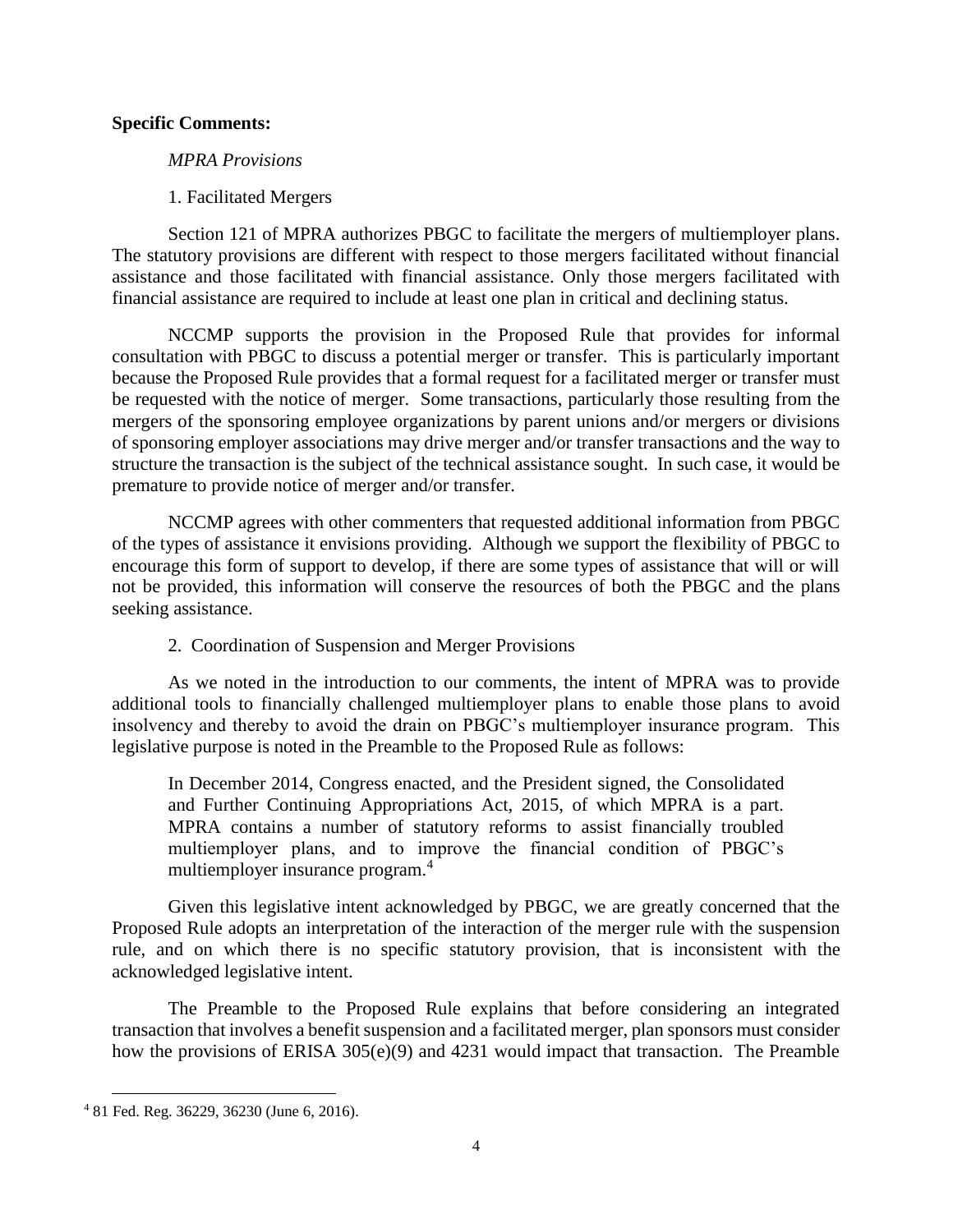then explains that a critical and declining plan that has suspended benefits could subsequently merge into a larger well-funded plan. The Preamble takes the position that the plan sponsor of the merged plan would then become responsible for making the annual determination under ERISA  $305(e)(9)$  and the regulations thereunder whether benefits may continue to be suspended. The Preamble notes that under ERISA  $305(e)(9)(C)(ii)$ , benefits may continue to be suspended for a plan year only if the plan sponsor determines that although all reasonable measures to avoid insolvency have been and continue to be taken, the plan is still projected to become insolvent unless benefits are suspended.

This interpretation will work against the legislative intent of MPRA by making financially distressed plans less likely to be merged as plans likely to take in a financially distressed plan would be compelled to restore suspended benefits to the detriment of its own financial position. If such plans are able to suspend benefits and reduce their liabilities, they are significantly more likely to attract merger partners. If PBGC had the resources to make up the difference between the liabilities with suspended benefits and liabilities with restored benefits, the legislative intent might be realized. But it is clear that PBGC does not have the necessary resources because another of the legislative goals of MPRA was to protect the PBGC multiemployer insurance program. So this interpretation, not stated in the statute is contrary to legislative intent because it will impede mergers of plans that could be saved and that may very well turn to PBGC's financially challenged multiemployer insurance program for assistance.

Finally, even though there is no statutory provision concerning the interplay of the suspension and merger rules, ERISA 4231(b)(2) specifically states as a requirement for a multiemployer plan merger that "no participant's or beneficiary's accrued benefit will be lower immediately after the effective date of the merger or transfer than the benefit immediately before that date." This does not require restoration of benefits cut prior to merger and we believe this is a basis for not requiring such restoration. Based upon this actual statutory requirement for merger and the recognized legislative intent of MPRA, we urge PBGC to reconsider the unsupported interpretation that is contrary to the interests of PBGC, financial troubled plans and legislative intent.

#### *Proposed Changes to Existing Merger and Transfer Rules*

We agree with other commenters that it is not appropriate to modify existing regulations in a way that restricts options for multiemployer plans in the process of implementing a statutory provision that was intended to expand options for those plans. As discussed below, PBGC has not explained the basis for these changes or indicated that they are necessary to protect multiemployer plans from insolvency. NCCMP believes that these changes may further limit the plans that can take advantage of the merger and transfer provisions to prevent.

One of the requirements for merger under 4231.3 is that for each plan that exists after the transaction (either a merger or transfer) an enrolled actuary must determine that the plan meets applicable plan solvency requirement in 4231.6. The requirement for this determination has not changed from the current regulations but applicable plan solvency requirements in 4231.6 have changed. For plans that are not significantly affected plans, the Proposed Rule extends the time period from five (5) to ten (10) for which the plan's expected fair market value of assets plus expected contributions plus investment earnings must equal or exceed expected expenses and benefit payments for each year or the plan's fair market value of assets immediately after the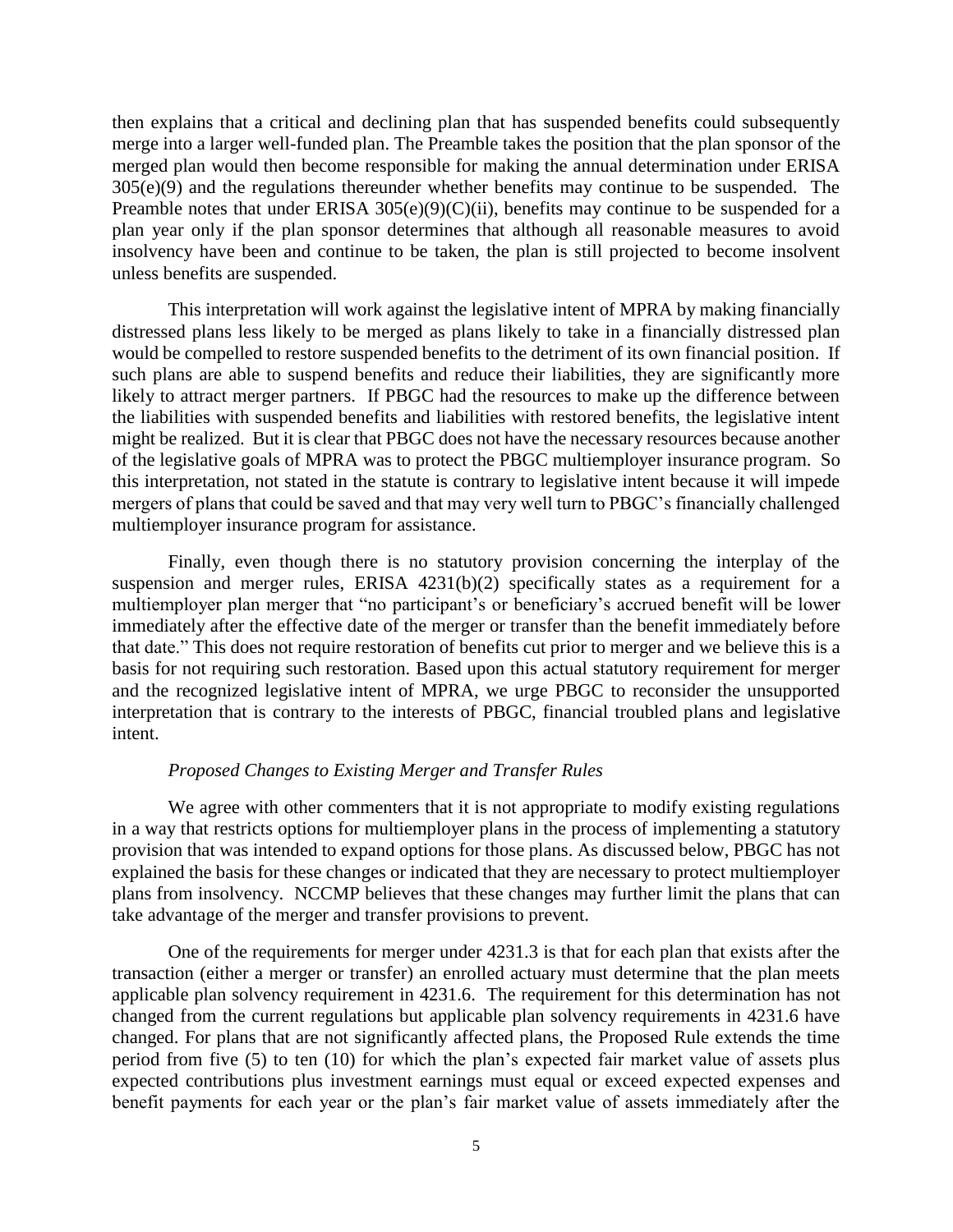merger or transfer equals or exceeds ten (10) times (instead of the previous five (5) times) the benefit payment for the last plan year ending before the proposed effective date of the merger or transfer.

PBGC provides no explanation for these changes other than a reference to their experience under the multiemployer program since the original regulation. It is not clear if plans that satisfied the safe harbor tests of the current regulations subsequently became insolvent. If so, we do not believe these were frequent cases. We believe that tightening the safe harbor provision will make mergers more difficult and therefore are contrary to the legislative purpose of MPRA.

The Proposed Rule also expands the definition of "significantly affected plan" to include all critical and critical and declining plans regardless of the percentage of assets or liabilities transferred (other than *de minimis* transfers). Under the current regulations, to be a significantly affected plan the plan must transfer 15% or more of its assets or receive a transfer of unfunded accrued benefits that are 15% or more of its pre-transfer assets. Under the Proposed Rule a critical and declining plan that transfers more than a *de minimis* amount of its liabilities but retains all of its assets would still be a significantly affected plan subject to the tougher tests of the Proposed Rule.

The Proposed Rule would require significantly affected plans to meet the following modified requirements:

- 1. Expected contributions must equal or exceed the estimated amount necessary to satisfy the minimum funding requirement of Code 431 for the ten years (current regulations require five years) after the proposed effective date of the transfer.
- 2. The plan's expected fair market value of assets immediately after the transfer must equal or exceed the total amount of expected benefit payments for the first ten years (current regulations require five years) beginning on or after the proposed effective date of the transfer.

The Proposed Rule retains the provision of the current regulations that if the plan actuary must determine that a plan meets the applicable plan solvency requirement in 4231.6 or "otherwise demonstrates that benefits under the plan are not reasonably expected to be subject to suspension under 4245 of ERISA."<sup>5</sup> We were unable to locate any guidance or information regarding how such a demonstration should be made. Because of the changes to the safe harbor rules of the current regulations, this demonstration will become important to plans seeking to engage in mergers and transfers. Therefore, PBGC should include in the regulations some guidance or examples regarding how such a demonstration could be made. Otherwise, resources of both plans and PBGC may be wasted exploring this approach.

<sup>5</sup> 29 CFR §4231.3(ii).